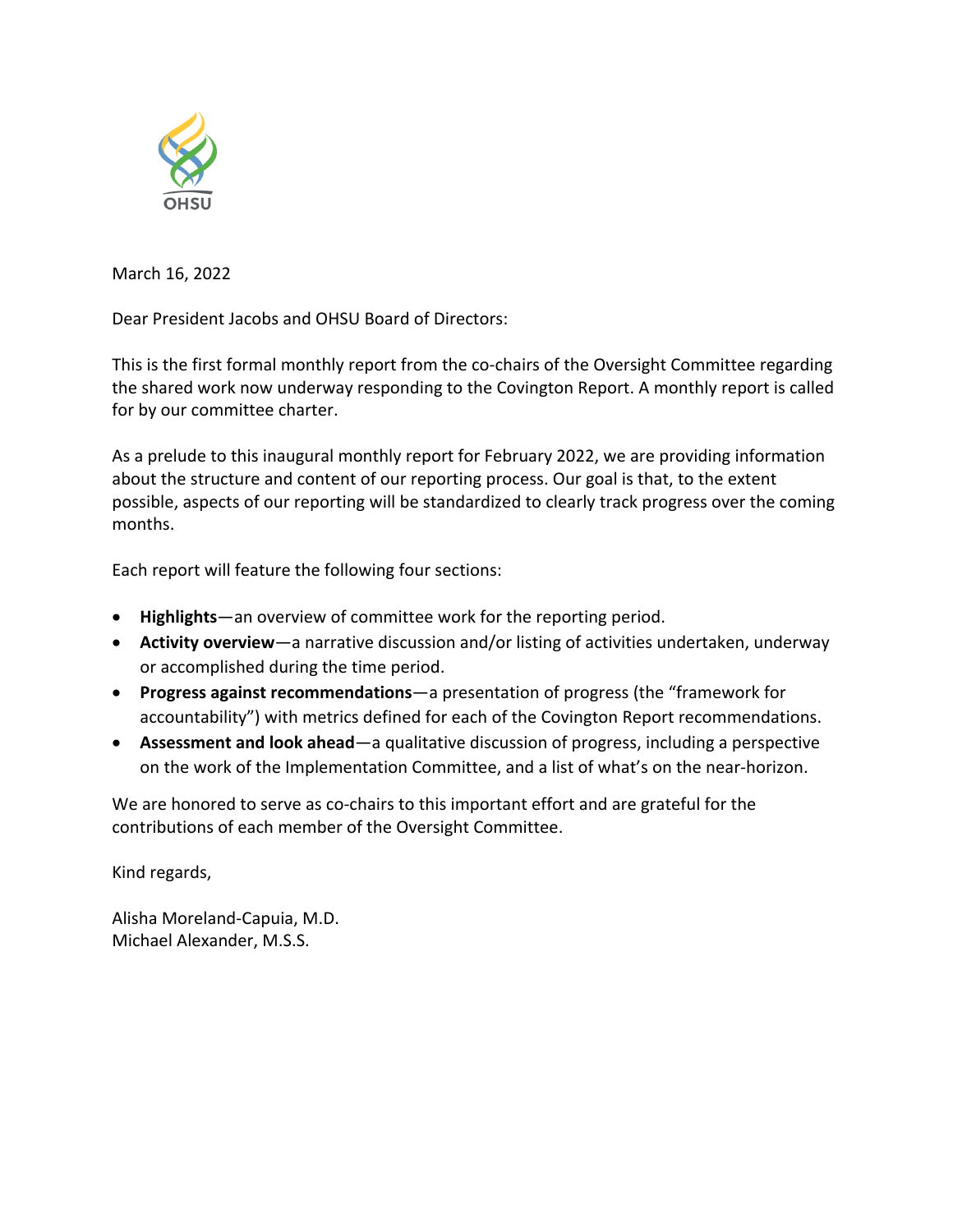# Oversight Committee Monthly Report

Report #1 covering: February 2022 Submitted by: Alisha Moreland-Capuia and Michael Alexander

### 1. HIGHLIGHTS

The Covington Oversight Committee held its first meeting on Feb. 10, 2022. Principles associated with the trauma-informed approach underlying all aspects of the committee deliberations and work were introduced and applied, including guidelines about asking permissions, respecting shared expertise, co-constructing plans and creating safety. Foundational work to define the ways in which the Oversight Committee will interact with and oversee the Implementation Committee was also initiated, with considerable progress, including discussions regarding the development of a "framework for accountability." A communications framework was also established to support transparency and accountability, including an O2 dedicated [intranet] website.

## 2. ACTIVITY OVERVIEW

The activity of the Oversight Committee during the month focused on five areas, listed here and discussed below:

- The committee charter
- The committee membership
- The inaugural meeting of the Oversight Committee
- Initial guidelines for collaboration with the Implementation Committee
- The communications framework

**The committee charter.** The charters for both the Oversight and Implementation committees developed through a collaborative process with members of the President's office and the four co-chairs of the two committees—were finalized and shared. The purpose of these charters is to direct the work of the committees while providing a framework to support an efficient and timely response to the Covington Report recommendations. The charter stipulates that the Oversight Committee "will review, monitor and provide input to the Implementation Committee."

**The committee membership.** As stipulated in the committee charter, groups across OHSU, including but not limited to Employee Resource Groups, unions, the student council, the faculty senate, each school, the professional board and others were invited to nominate a representative to join the Oversight Committee. Six at-large positions were reserved for self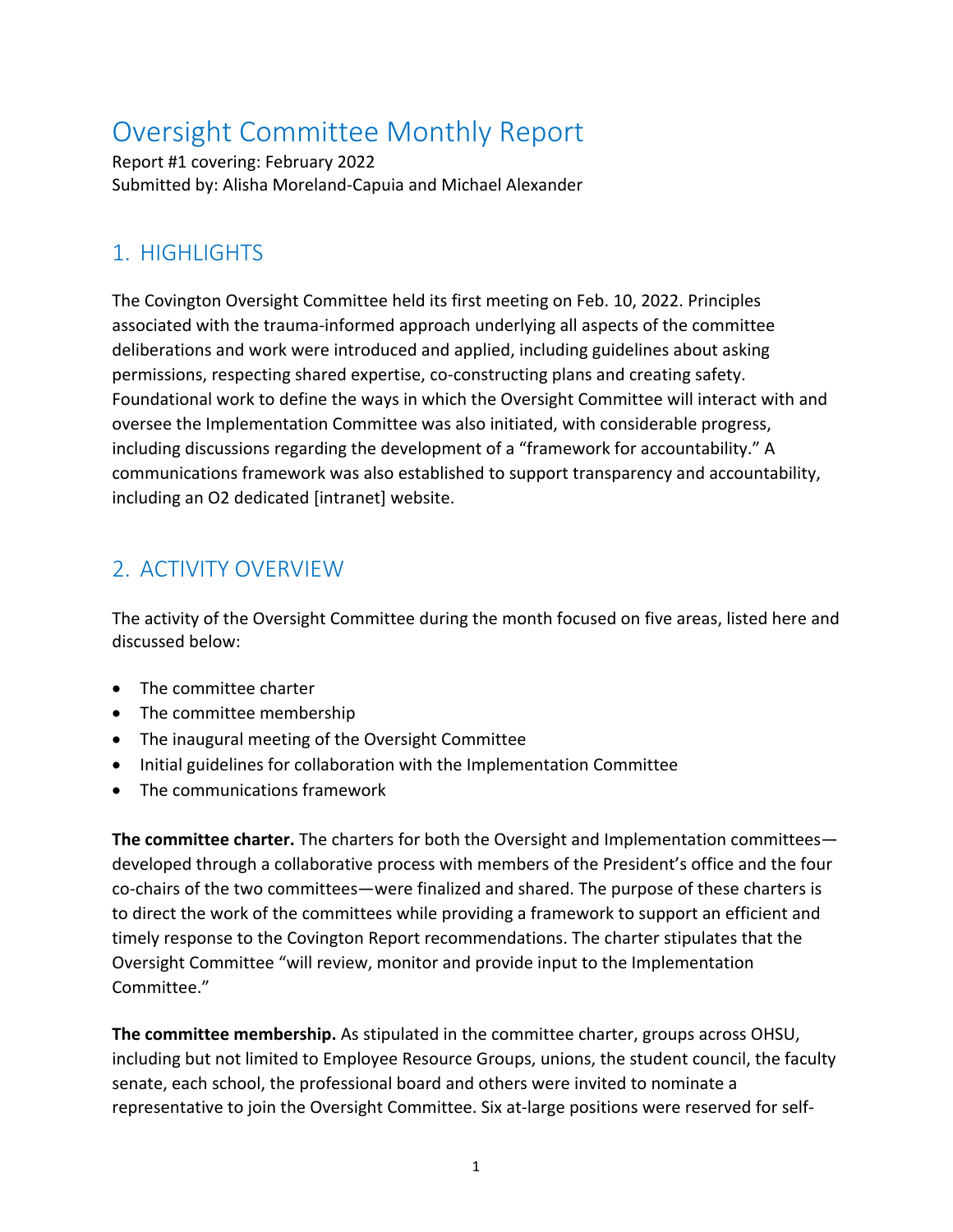nominations from OHSU members. The co-chairs received 192 applications for these six at-large positions. The applications were reviewed by the co-chairs based on several criteria, including how the individual would broaden the representation of employee or student voices. The resulting 36 member-roster is, by intent, wide and deep in diversity of representation, experience, perspective, cultural background, discipline and expertise. Committee members receive a stipend for attending the meetings.

**The inaugural meeting of the full Oversight Committee.** The full committee met virtually on Feb. 10. (Meetings are held monthly, the second Thursday, 9 – 10:30 a.m.). During this meeting, members shared information about their backgrounds and reasons for agreeing to serve. Broadly speaking, the members indicated they were hopeful about transformation at OHSU and eager to play a role in that process, and while some expressed a degree of skepticism that enough change can or will happen, they were willing to serve on the committee to be part of a hoped-for change. The group discussed the community agreements under which they will operate, which reflect key principles of the trauma-informed approach that will underlie all the deliberations and work of the committee. The group articulated the need to adopt by consensus a formal process of decision-making.

Members were also interested in understanding how the Oversight and Implementation Committees will interact. Further, the group discussed how accountability would be measured in this implementation phase. Related to this discussion, some members inquired about amending the charter to include a stronger call-out to accountability. As part of this agenda discussion item and in the post-meeting follow-up, the co-chairs introduced a "framework for accountability"—a spreadsheet-dashboard in which progress for every recommendation in the Covington Report will be measured and reported. This accountability framework is discussed again in Section 3.

A live poll was conducted during the meeting with results indicating 40% of the group is familiar with trauma-informed care and systems change. These poll results are discussed again in Section 4.

**Initial guidelines for collaboration with the Implementation Committee.** As noted above, members of the Oversight Committee were eager for actionable information about their role overseeing the work of the Implementation Committee. This is a topic of ongoing discussion in both committees and between the four co-chairs. Most immediately, the Oversight Committee will be involved in the process of recruiting a new Executive Vice President for Human Resources, People and Culture.

**The communications framework.** An aspect of the Covington Report recommendations is to ensure informative and timely communications to the OHSU community about how the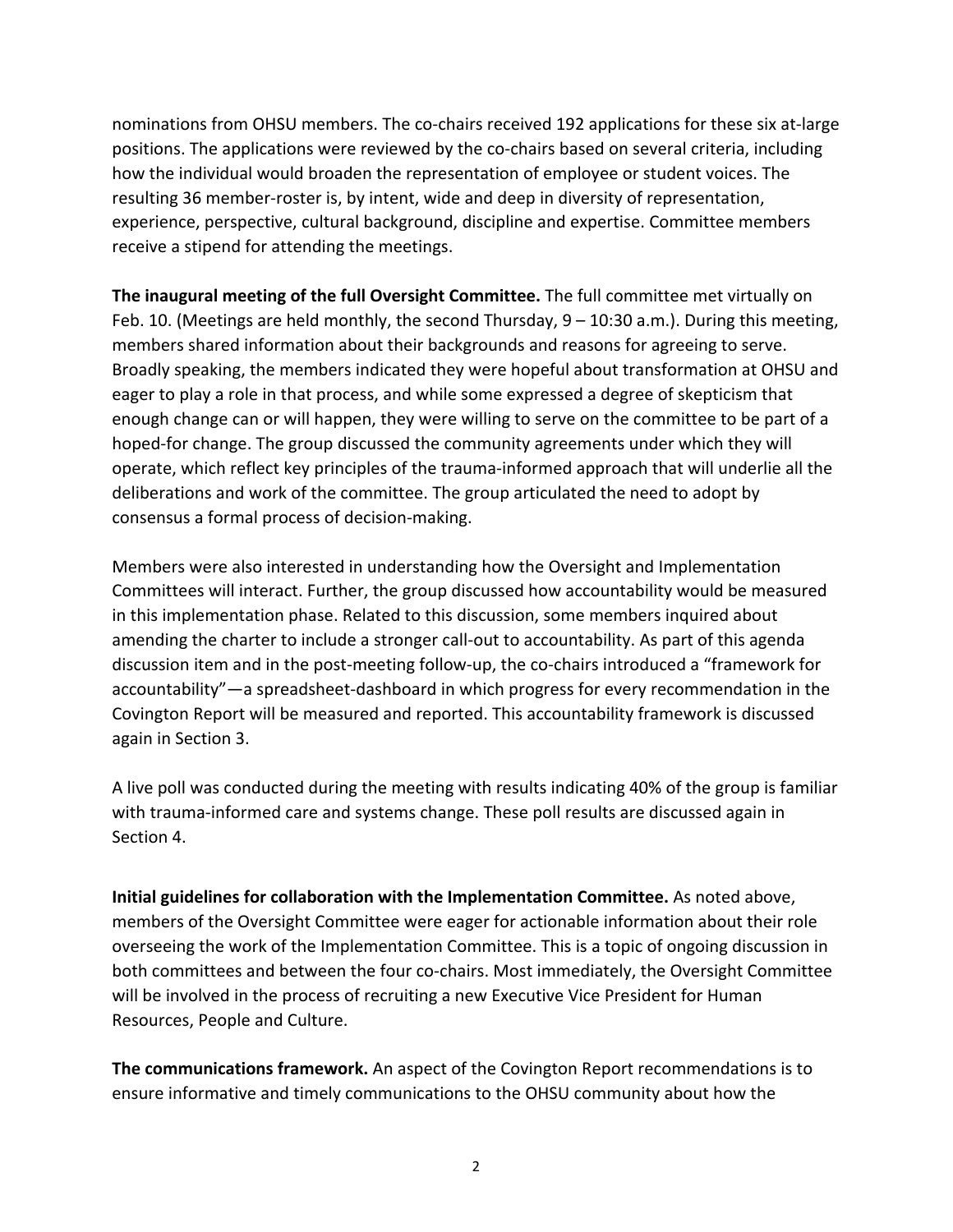institution is moving to change its culture. The communications framework established during this reporting period helps meet this recommendation, along with the reporting obligations stipulated in the committee charter. It also maintains the institution's commitment to transparency as OHSU enters this complex implementation phase.

A key part of the communications plan is the development of a dedicated O2 website. This [internal intranet] site—which was reviewed by the Oversight Committee members before going live—serves as an ongoing source of updates and an archive for meeting agendas, minutes, presentations and outcomes. In addition, as requested by committee members, it will include self-submitted biographical information and photos (for those members who wish to share information). Drop-in forums with OHSU leaders and the committee co-chairs are being scheduled so OHSU members can ask questions and share feedback. Information will also be provided through OHSU Now posts. The development of a public-facing website to reach the broader OHSU community, including alumni, prospective students and employees and others was initiated this reporting period. The communications framework will evolve based on community feedback.

#### 3. PROGRESS AGAINST RECOMMENDATIONS

A foundational task of the Oversight Committee is to deploy a framework for accountability. The Oversight Committee, in collaboration with OHSU Enterprise Project Management Office staff and the Implementation Committee, is developing a tool to list all recommendations contained in the Covington Report and track progress. The suite of metrics this dashboard will include—start date, status, target completion date, responsible individuals, etc.—is being finalized. This tool will also note instances in which some recommendations in the Covington Report align with initiatives already underway or planned as part of OHSU 2025, anti-racism plans and others. This dashboard will be posted on the O2 site and regularly updated. In subsequent monthly reports, outcomes from this accountability framework will be presented and discussed.

#### 4. ASSESSMENT AND LOOK AHEAD

Based on the activity during this reporting period, the co-chairs believe the initial work of the Oversight Committee has been effective and strong; taking the time to set a solid operational foundation for the Oversight Committee is essential to making meaningful and lasting progress.

The co-chairs also conclude that the committee's collaboration with the Implementation Committee is off to a strong start. Thus far, the Implementation Committee co-chairs and members have voiced a keen interest in both seeking out the perspectives of the members of